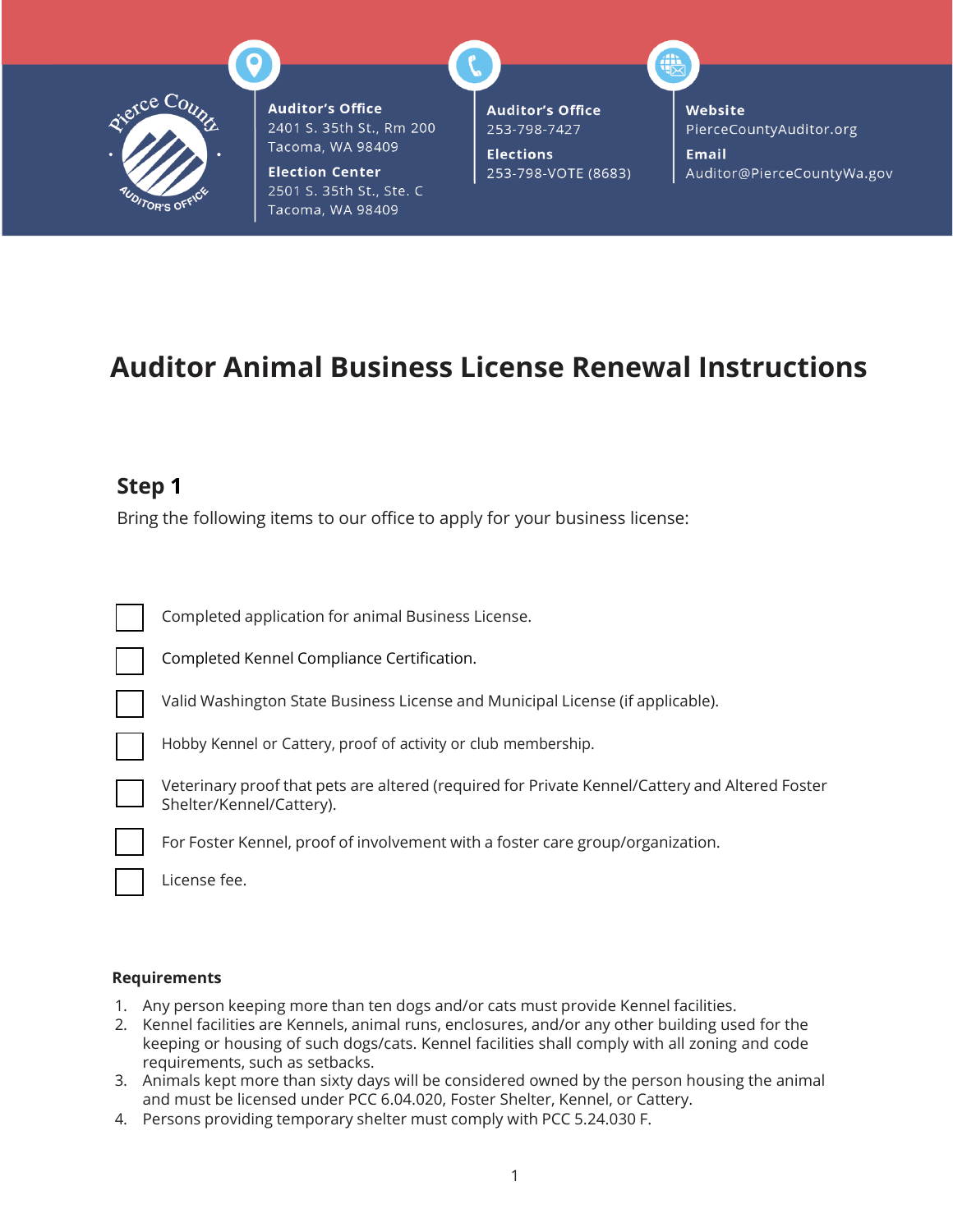

# **Auditor Animal Business- Kennel Compliance Certification**

|                                                                                                                                                                                                                                | Phone: the contract of the contract of the contract of the contract of the contract of the contract of the contract of the contract of the contract of the contract of the contract of the contract of the contract of the con |
|--------------------------------------------------------------------------------------------------------------------------------------------------------------------------------------------------------------------------------|--------------------------------------------------------------------------------------------------------------------------------------------------------------------------------------------------------------------------------|
|                                                                                                                                                                                                                                |                                                                                                                                                                                                                                |
| Kennel Name: \\connel Name: \\connel Name: \\connel Name: \\connel \\connel \\connel \\connel \\connel \\connel \\connel \\connel \\connel \\connel \\connel \\connel \\connel \\connel \\connel \\connel \\connel \\connel \\ |                                                                                                                                                                                                                                |
| $\left\  \right\ $ Renewal $\left\  \right\ $ Increase in capacity*<br>New<br>                                                                                                                                                 |                                                                                                                                                                                                                                |
| Facility Capacity: Total # of cats: Total # of dogs:                                                                                                                                                                           |                                                                                                                                                                                                                                |
| * If you are requesting an increase in your Kennel capacity, then submit details of your proposal<br>below.                                                                                                                    |                                                                                                                                                                                                                                |

## **Instructions**

Pierce County requires all Kennel owners/operators to comply with the Kennel Regulations listed below. Please review these Regulations and indicate whether you are currently in compliance by placing "x" in the "yes" or "no" box next to each Regulation. Failure to comply will result in revocation or denial of your license.

# **Building & Restraint Requirements**

### **In compliance?**

| <b>YES</b> | <b>NO</b> |                                                                                                                                                                                                                                                                                                                                                                                                        |
|------------|-----------|--------------------------------------------------------------------------------------------------------------------------------------------------------------------------------------------------------------------------------------------------------------------------------------------------------------------------------------------------------------------------------------------------------|
|            |           | Building construction must be structurally sound and maintained with all applicable permits<br>(building, zoning etc.) PCC 17C.20, 17C.30                                                                                                                                                                                                                                                              |
|            |           | Water, heat, and electricity must be supplied with all applicable permits. Water must be at<br>sufficient pressure and quantity to clean indoor housing facilities and primary enclosures.<br>PCC 17C.20, 17C.30                                                                                                                                                                                       |
|            |           | Toilet and hand washing facilities with hot and cold running water are required for any facility<br>that is open to the public or has employees. Kennel operators should note that the number of<br>employees or customers served may impact the water system classification and level of<br>regulation. Contact the Tacoma-Pierce County Health Department for more information at<br>(253) 798-6470. |
|            |           | Kennel facilities must have an approved means of disposal of animal waste. Animal waste is<br>not allowed to be flushed into the septic system and must be disposed of as solid waste.<br>Contact the Tacoma-Pierce County Health Department for more information at (253) 798-<br>6470.                                                                                                               |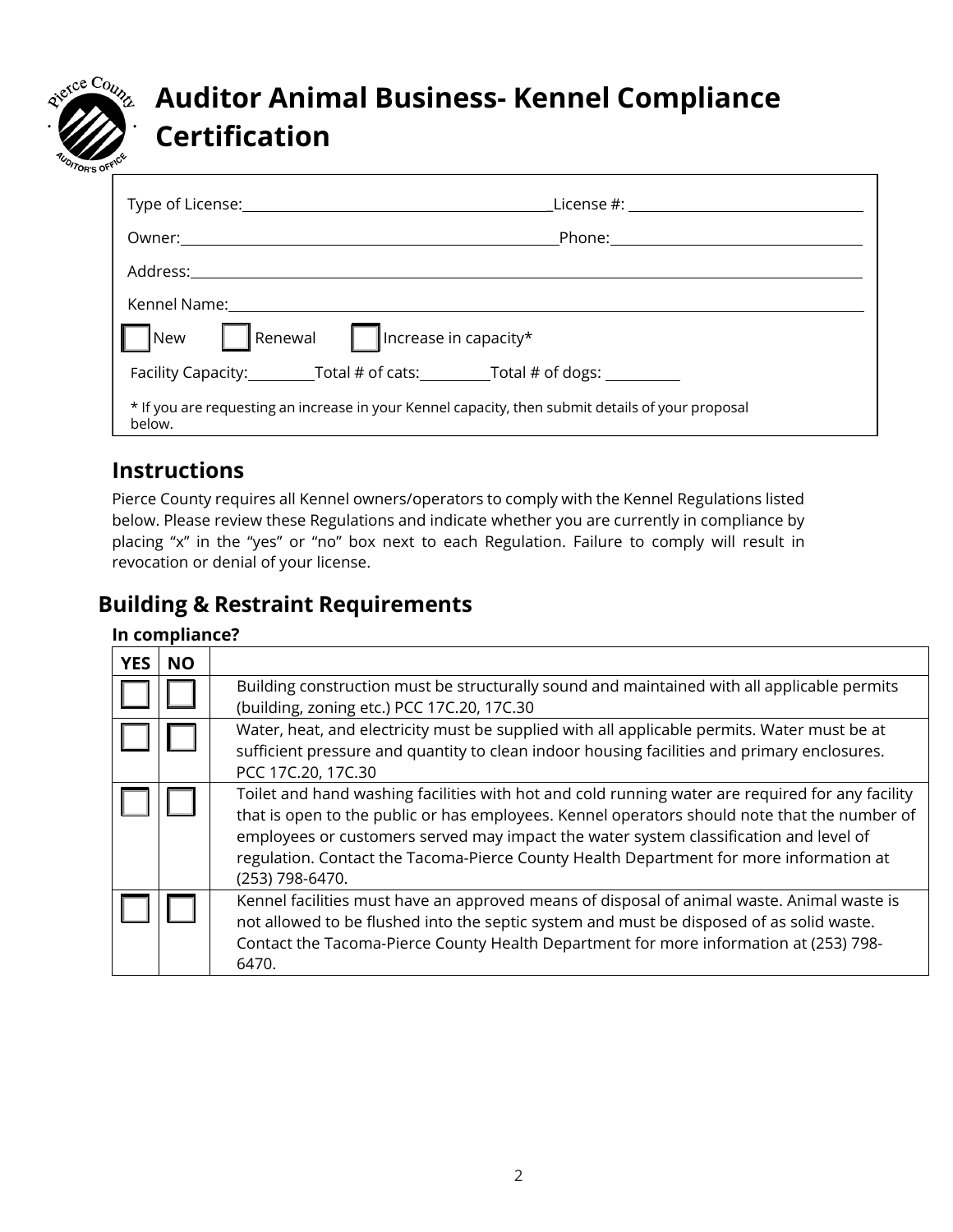### **In compliance?**

| <b>YES</b> | <b>NO</b> |                                                                                                                                                                                                                                                                                                                                                                                                                                                                                                                                                                                                                                                                                                                                                                  |  |  |  |
|------------|-----------|------------------------------------------------------------------------------------------------------------------------------------------------------------------------------------------------------------------------------------------------------------------------------------------------------------------------------------------------------------------------------------------------------------------------------------------------------------------------------------------------------------------------------------------------------------------------------------------------------------------------------------------------------------------------------------------------------------------------------------------------------------------|--|--|--|
|            |           | Licensed Kennel facilities need to have operational smoke alarms and fire extinguishers<br>on site. RCW 16.52.310 2(c)i                                                                                                                                                                                                                                                                                                                                                                                                                                                                                                                                                                                                                                          |  |  |  |
|            |           | Licensed Kennel facilities must have a Fire Evacuation plan posted with exit routes and a<br>plan for temporary confinement.                                                                                                                                                                                                                                                                                                                                                                                                                                                                                                                                                                                                                                     |  |  |  |
|            |           | Adequate space must be provided to allow each animal to turn about freely, to stand, sit,<br>and lie down. The animal must be able to lie down while fully extended without the<br>animal's head, tail, legs, face, or feet touching any side of an enclosure and without<br>touching any other animal in the enclosure when all animals are lying down<br>simultaneously. The interior height of the enclosure must be at least six inches higher<br>than the head of the tallest animal in the enclosure when it is in a normal standing<br>position. Each enclosure must be at least three times the length and width of the longest<br>animal in the enclosure, from tip of nose to base of tail and shoulder blade to shoulder<br>blade. RCW 16.52.310 2(a) |  |  |  |
|            |           | Licensed kennel facilities must have floors that are constructed in a manner that protects<br>the animals' feet and legs from injury RCW 16.52.310 2(c)v                                                                                                                                                                                                                                                                                                                                                                                                                                                                                                                                                                                                         |  |  |  |
|            |           | Licensed Kennel facilities must be provided with sufficient lighting to allow for<br>observation of all animals at any time of day or night. RCW 16.52.310 2(c)i                                                                                                                                                                                                                                                                                                                                                                                                                                                                                                                                                                                                 |  |  |  |
|            |           | Licensed Kennel facilities where animals are kept must be sufficiently ventilated at all<br>times to minimize odors, drafts, ammonia levels, and to prevent moisture condensation.<br>RCW 16.52.310 2(c)i                                                                                                                                                                                                                                                                                                                                                                                                                                                                                                                                                        |  |  |  |
|            |           | Noise emanating from Kennels in unincorporated Pierce County must not create a public<br>nuisance. A "public nuisance noise" is any noise which unreasonably annoys, injures,<br>interferes with, or endangers the comfort, repose, health or safety of three or more<br>persons residing within separate residences in the same community or neighborhood,<br>although the extent of the damage may be unequal. PCC 8.72.100                                                                                                                                                                                                                                                                                                                                    |  |  |  |
|            |           | Licensed Kennel facilities that use chains and/or tethers must have a written owner<br>consent. Facilities that use chains, must use chains that are adequate to restrain the<br>animal, but appropriate size and weight for the animal. The use of chains, pinch/prong<br>collars, or choke chains as collars is prohibited. For facilities that use tethers, the tether<br>must be connected to a collar or harness on a swivel or in a manner that prevents<br>entanglement. The tether must not cause injury, disfigurement or physical impairment to<br>the animal. An animal must have access to food, water and shelter while restrained. PCC<br>6.03.010(N)                                                                                              |  |  |  |
|            |           | For any licensed Kennel facilities that use muzzles, the facility must have a written owner<br>consent. A muzzle is used in a manner that will not cause injury to the animal or interfere<br>with its vision or respiration but shall prevent it from biting any person or animal.                                                                                                                                                                                                                                                                                                                                                                                                                                                                              |  |  |  |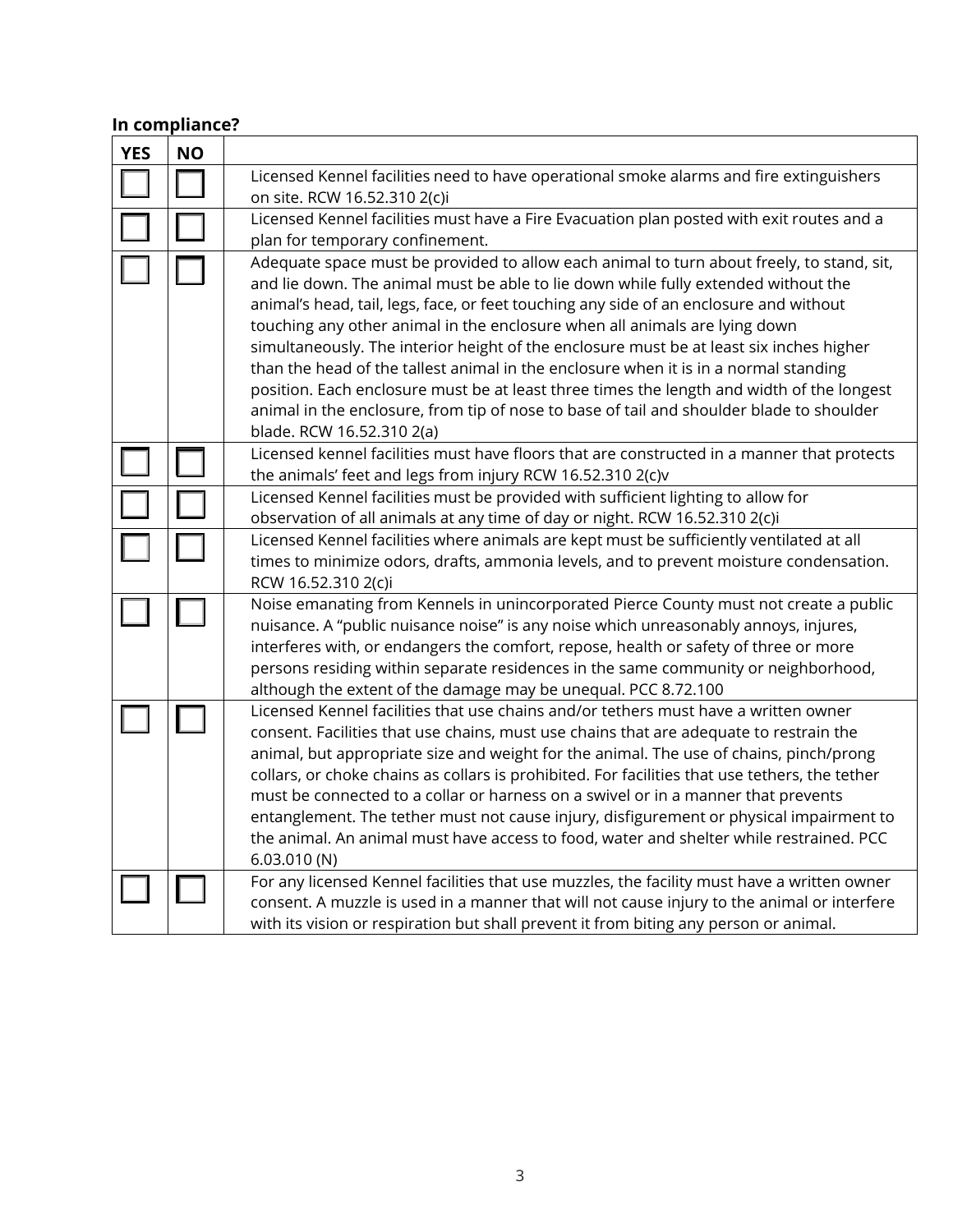# **Animal Care Requirements**

# **In compliance?**

| <b>YES</b> | <b>NO</b> |                                                                                                                                                                                                                                                                                                                                                                                                                                                                                                                                                                                |
|------------|-----------|--------------------------------------------------------------------------------------------------------------------------------------------------------------------------------------------------------------------------------------------------------------------------------------------------------------------------------------------------------------------------------------------------------------------------------------------------------------------------------------------------------------------------------------------------------------------------------|
|            |           | Each animal that is over the age of four months must be provided with a minimum of one exercise<br>period during each day for a total of not less than one hour of exercise during such day. RCW<br>16.52.310 2(b)                                                                                                                                                                                                                                                                                                                                                             |
|            |           | Veterinary care must be provided without delay when an animal is sick or injured. Animals<br>requiring euthanasia must be euthanized only by a license veterinarian. RCW 16.52.310 2(e)                                                                                                                                                                                                                                                                                                                                                                                        |
|            |           | An employee must be on duty at all times during operating hours for any facility. An employee is<br>also required to come feed, water, and do the necessary cleaning of animals on days the facility is<br>closed. RCW 16.52.310 2(d).                                                                                                                                                                                                                                                                                                                                         |
|            |           | All animals in the same enclosure at the same time must be compatible, as determined by<br>observation. RCW 16.52.310 2(c)viii                                                                                                                                                                                                                                                                                                                                                                                                                                                 |
|            |           | Animals with aggressive disposition must never be placed in an enclosure with another animal,<br>except for breeding purposes. RCW 16.52.310 2(c)viii                                                                                                                                                                                                                                                                                                                                                                                                                          |
|            |           | Breeding females in heat may not be in the same enclosure at the same time with sexually mature<br>males, except for breeding purposes. RCW 15.52.310 2(c)viii                                                                                                                                                                                                                                                                                                                                                                                                                 |
|            |           | Breeding females and their litters may not be in the same enclosure at the same time with other<br>adult animals. RCW 16.52.310 2(c)viii                                                                                                                                                                                                                                                                                                                                                                                                                                       |
|            |           | Animals under quarantine or treatment for a communicable disease shall be separated from other<br>animals to minimize dissemination of the disease. PCC 6.08.040 (A)                                                                                                                                                                                                                                                                                                                                                                                                           |
|            |           | Adequate care means food or feed appropriate to the species for which it is intended. Both food<br>and water must be in sufficient quantity, quality, and form appropriate to sustain the animals and<br>should be in containers designed and situated to allow the animal easy access. RCW 6.03.010.<br>Food and water receptacles must be cleaned regularly and sanitized. All enclosures must contain<br>potable water that is not frozen, is substantially free from debris, and is readily accessible to all<br>animals in the enclosure at all times. RCW 16.52.310 2(d) |
|            |           | Food and bedding must be stored in a dry area which is adequate to provide protection against<br>infestation or contamination.                                                                                                                                                                                                                                                                                                                                                                                                                                                 |
|            |           | Feces, hair, dirt, debris, food waste, and disposable materials must be removed form enclosures<br>at least daily or more often if necessary, to prevent accumulation, to reduce disease hazards,<br>insects, pests, odors, and to maintain sanitary conditions. RCW 16.52.310 2(c)vii                                                                                                                                                                                                                                                                                         |
|            |           | Pens or runs can be covered with a sufficient layer of disposable materials such as gravel, sand,<br>shavings, coarse wood chips, hay, or straw that can be removed when contaminated by animal<br>excreta and periodically changed to maintain sanitary conditions. RCW 16.52.310 2(c)i                                                                                                                                                                                                                                                                                       |
|            |           | Housing facilities and primary enclosures must be kept in a clean and sanitary condition.<br>RCW16.52.310 2(c)i                                                                                                                                                                                                                                                                                                                                                                                                                                                                |
|            |           | Empty enclosures must be cleaned and sanitized prior to introduction of a new animal. RCW<br>16.52.310 2(c)l                                                                                                                                                                                                                                                                                                                                                                                                                                                                   |
|            |           | Every licensed kennel facility shall ensure that there is completed Infection Control Check List readily<br>available for staff members, customers, and the agent of the Auditor and/or of Pierce County.                                                                                                                                                                                                                                                                                                                                                                      |
|            |           | Licensed Kennel facilities must enable all animals to remain dry and clean. Animals must be<br>protected from extreme temperatures and weather conditions that may be uncomfortable or<br>hazardous.                                                                                                                                                                                                                                                                                                                                                                           |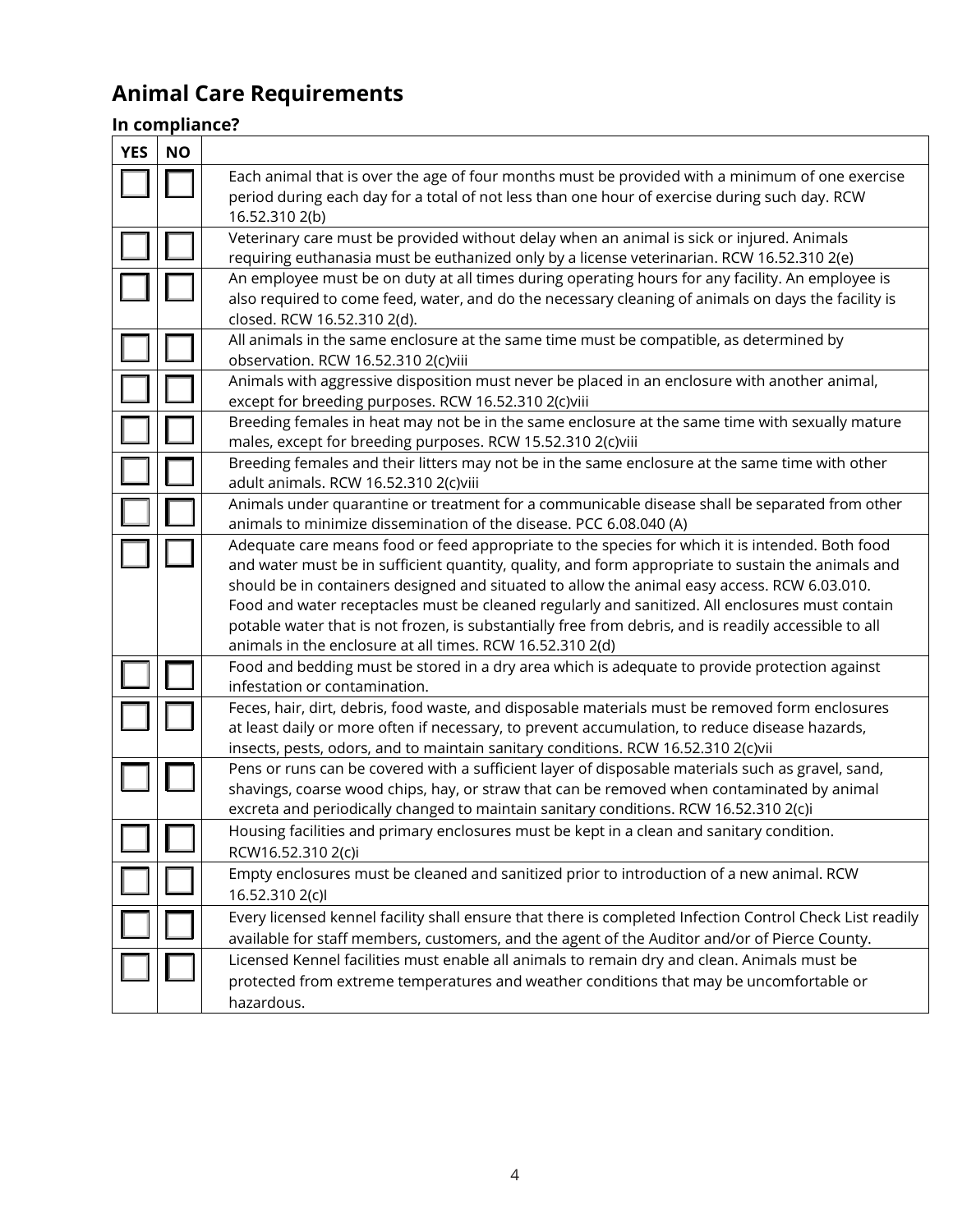## **Grooming Parlor Requirements** (PCC 5.24.070)

#### **In compliance?**

| <b>YES</b> | <b>NO</b> |                                                                                                                                    |
|------------|-----------|------------------------------------------------------------------------------------------------------------------------------------|
|            |           | Grooming parlors shall not board animals but only keep them for a reasonable time in order to<br>perform the business of grooming. |
|            |           | Animals need to be restrained so they do not fall or hang. PCC 6.03.010 (N)                                                        |
|            |           | All equipment must be cleaned and sanitized after each animal has been groomed.                                                    |
|            |           | Only one animal allowed per cage, unless requested by the owners of the animals.                                                   |
|            |           | Hot and cold water must be convenient and in working condition for large sinks or tubs.                                            |
|            |           | All cages, pens, or Kennels used for holding animals must be cleaned and sanitized after each<br>use.                              |

## **Records Requirements**

#### **In compliance?**

| <b>YES</b> | <b>NO</b> |                                                                                                                                                                                                                                                                                                                                                                                                                                                                                                                                         |
|------------|-----------|-----------------------------------------------------------------------------------------------------------------------------------------------------------------------------------------------------------------------------------------------------------------------------------------------------------------------------------------------------------------------------------------------------------------------------------------------------------------------------------------------------------------------------------------|
|            |           | Every licensed Kennel facility shall maintain records for three years (current year and past two<br>years) on all animals. Said records shall contain a list of the names and addresses of persons<br>from whom animals are received and to whom animals are sold, traded, given away or<br>groomed. All animal transactions shall be listed on the records and these records shall be<br>made available for inspection by the Auditor and /or agent of Pierce County at all reasonable<br>times for a specific reason. PCC5.24.030 (F) |
|            |           | Licensed Kennel facilities must have a posted vaccination policy, either on their website,<br>brochures, or at the facility.                                                                                                                                                                                                                                                                                                                                                                                                            |

If you are requesting an increase in Kennel capacity, please detail your proposal on a separate piece of paper. Include your proposed number of dogs and/or cats, along with your plan on how you will house and care for them. Attach a site plan of the additional Kennel space and cages. If you plan to do any remodeling or new construction, you must obtain all necessary development permits from Pierce County.

By signing this application, I acknowledge that the information provided is accurate, that I have received a copy and will comply with the Pierce County Code 5.24 and Kennel Regulations. I consent to periodic inspections to verify compliance.

I declare under penalty of perjury under the laws of the State of Washington that the foregoing is true and correct to the best of my knowledge.

| SIGNED at | Washington on this  | dav of |  |
|-----------|---------------------|--------|--|
| Signature | <b>Printed Name</b> |        |  |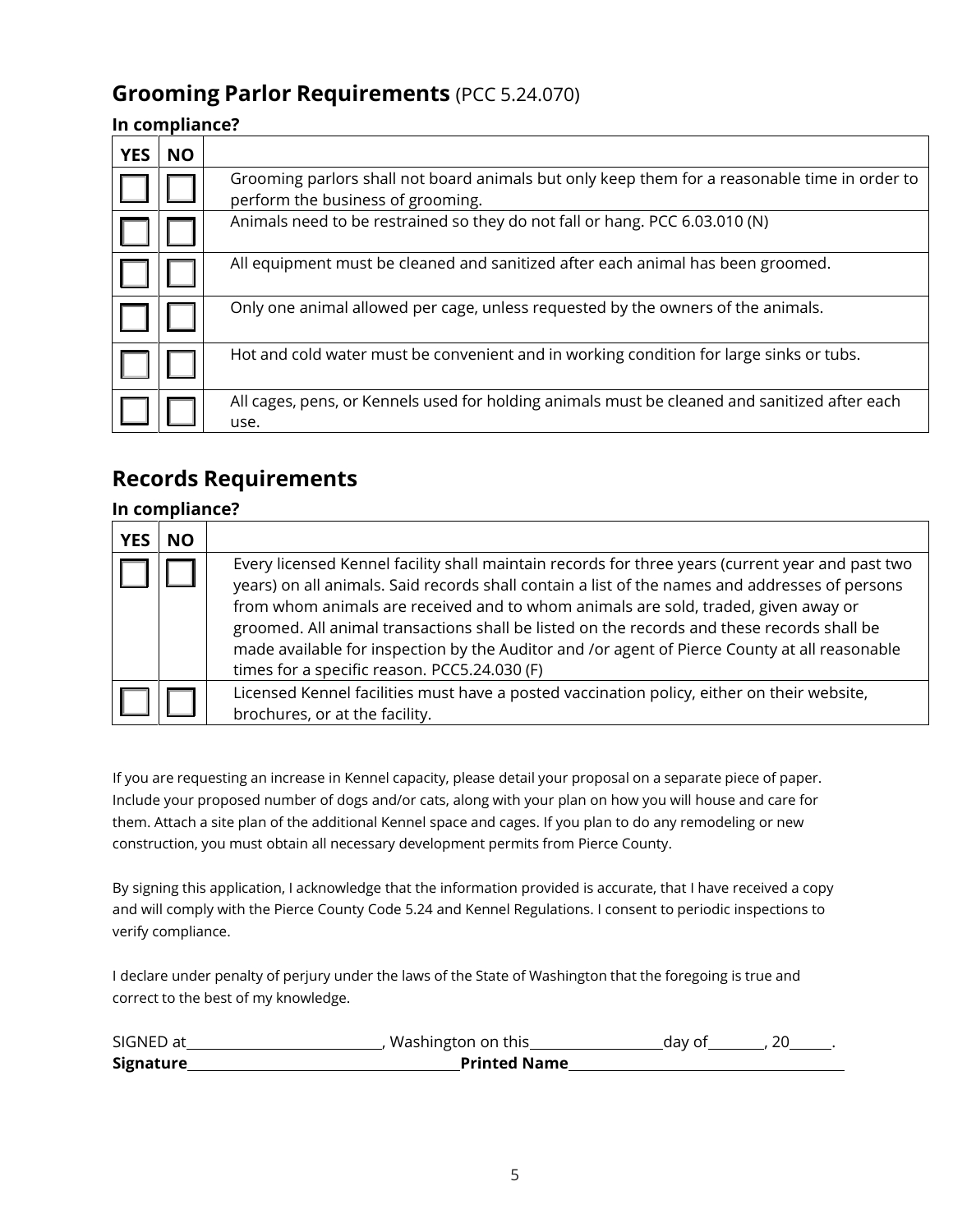**Animal Business License Application**

| <b>Application</b><br>TOR'S OF <sup>F</sup>                                                     |      |                                                                                                                                                                                                                                    |     |
|-------------------------------------------------------------------------------------------------|------|------------------------------------------------------------------------------------------------------------------------------------------------------------------------------------------------------------------------------------|-----|
|                                                                                                 |      |                                                                                                                                                                                                                                    |     |
|                                                                                                 |      | Home Phone <b>Manufacture</b> Phone <b>Manufacture</b>                                                                                                                                                                             |     |
| Middle<br>First                                                                                 | Last |                                                                                                                                                                                                                                    |     |
|                                                                                                 |      |                                                                                                                                                                                                                                    |     |
|                                                                                                 |      |                                                                                                                                                                                                                                    |     |
| List any federal, state or local permits/licenses________________________________               |      |                                                                                                                                                                                                                                    |     |
|                                                                                                 | City | State                                                                                                                                                                                                                              | Zip |
|                                                                                                 |      | <b>City</b>                                                                                                                                                                                                                        |     |
|                                                                                                 |      | State                                                                                                                                                                                                                              | Zip |
|                                                                                                 | City | State                                                                                                                                                                                                                              | Zip |
|                                                                                                 |      |                                                                                                                                                                                                                                    |     |
|                                                                                                 |      | State                                                                                                                                                                                                                              | Zip |
| Name of person(s) responsible for supervision/maintenance when owner not there:                 |      |                                                                                                                                                                                                                                    |     |
|                                                                                                 |      | Phone Phone                                                                                                                                                                                                                        |     |
| Address_                                                                                        | City | State                                                                                                                                                                                                                              | Zip |
| Name of Veterinarian<br>Same of Veterinarian                                                    |      | <b>Phone Contract Contract Contract Contract Contract Contract Contract Contract Contract Contract Contract Contract Contract Contract Contract Contract Contract Contract Contract Contract Contract Contract Contract Contra</b> |     |
| Address for Veterinarian<br><u> 1989 - Johann Stein, mars an deus Amerikaansk kommunister (</u> | City | <b>State</b>                                                                                                                                                                                                                       | Zip |

**NEW RENEWAL**

| Number of dogs                                                                            | Number of cats |  |  |
|-------------------------------------------------------------------------------------------|----------------|--|--|
| Have you ever been convicted of crimes related to animals? $\ \cdot\ $ Yes $\ \cdot\ $ No |                |  |  |
| If yes, where and when?                                                                   |                |  |  |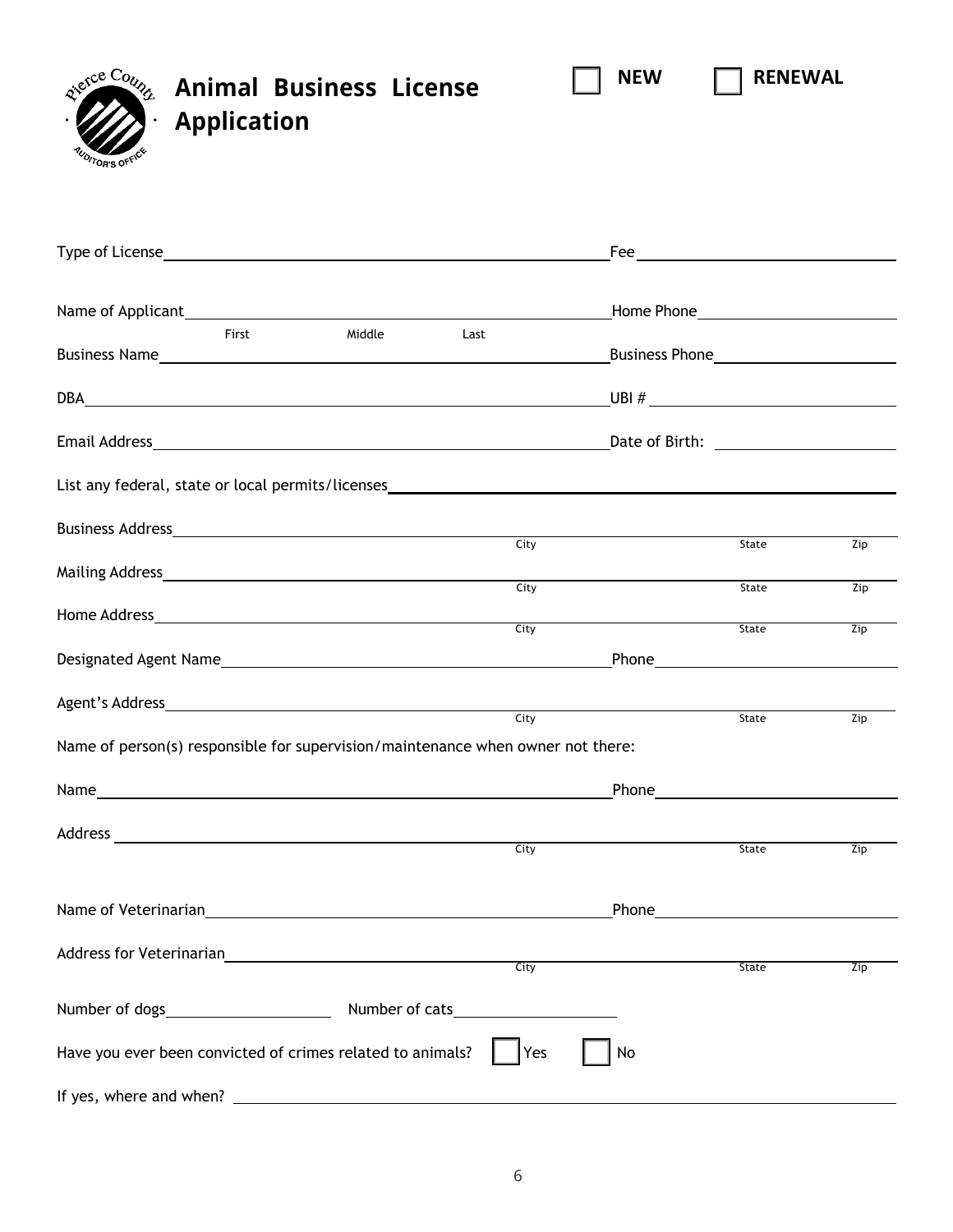

# **Check the kennel type(s) for which you are applying:**

### **Commercial Kennel or Cattery:**

Any premises wherein a person(s) engages in the business of breeding and possible boarding, letting for hire, selling, bartering, or giving away dogs and/or cats.

#### **Boarding Kennel or Cattery:**

Any premises wherein a person engages in the business of boarding cats and dogs for private pet owners, for all or part of a day, including pet sitting establishments, and short-term boarding facilities for purposes other than veterinary medical procedures and observation. Any boarding kennel or cattery engaging in the business of breeding, letting for hire, selling, bartering or giving any dogs and/or cats must be licensed as a commercial kennel or cattery.

#### **Grooming Parlor:**

Any place or establishment, public or private, where animals are bathed, clipped or combed for a consideration.

#### **Pet Shop:**

Any person or establishment that acquires animals (dogs, cats, birds, fish, rodents, reptilians, primates, insects and any/or all others) bred by others, whether as owner, agent or on consignment, sells or boards any species of animals and offers to sell such animals to the public. *List all species of animals to be sold:* 

**NOTE: The above kennel types must have a valid business license, a copy of which is required to be submitted with application.**

### **Hobby Kennel or Cattery:**

Any premises where at least six but less than 20 adult dogs and/or cats are kept for hunting, breeding, for exhibition, organized events, field working, or obedience trials. Any person(s) or premises which exceeds the numbers or engages in practices beyond the definition herein for a hobby kennel or cattery, as determined by the enforcement agency, shall be subject to penalties and/or be required to purchase the appropriate license. Note: The occasional selling of offspring shall not be construed as a commercial venture.

*NOTE: A hobby kennel must have proof of activity (a bona fide membership in a purebred animal club, etc.).*

### **Private Kennel/Cattery:**

Any premises where at least six, but less than twenty, altered adult dogs and/or cats are kept as pets and not used for any other purpose than companionship for their owners. All pets are to be altered. *NOTE: Veterinary proof of each pet having been altered must be submitted with private kennel/cattery application.* 

#### **Foster Shelter/Kennel/Cattery:**

Any premises where at least six or more adult dogs and/or cats are kept and a person(s) provides temporary housing and care of owner released dogs/cats for the purpose of placing them into a permanent home. Animals kept more than 60 days will be considered owned by the person housing the animal and must be licensed under PCC 6.04.020.

*Note: Must have acceptable evidence of involvement with a foster care group/organization.*